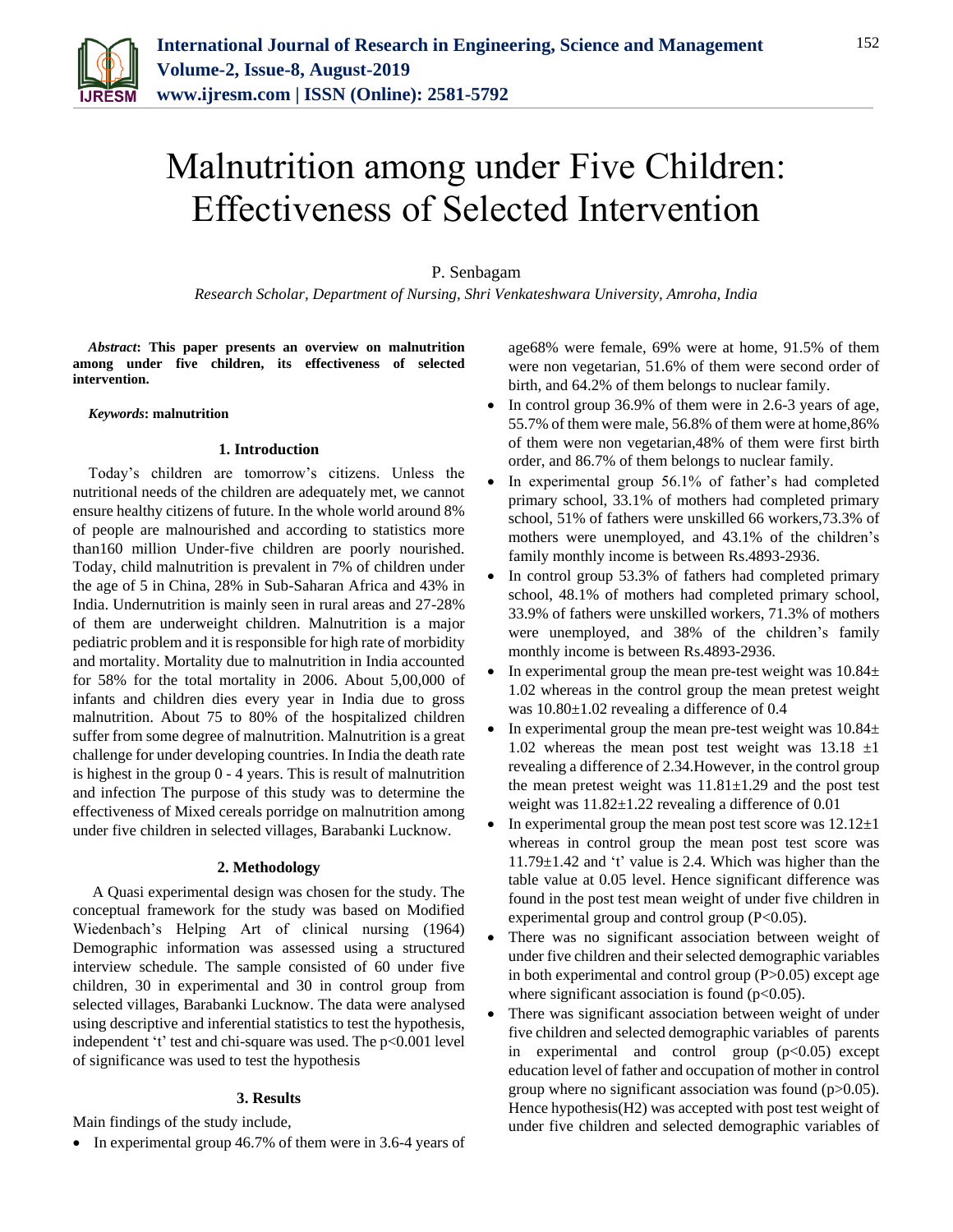

parents in Experimental and Control group except education level of father and occupation of mother in Control group where it was rejected.

## **4. Discussion**

Distribution of under five children according to their Demographic variables in experimental group 46.7% of them were in 3.6-4 years of age68% were female, 69% were at home, 91.5% of them were non vegetarian, 51.6% of them were second order of birth, and 64.2% of them belongs to nuclear family.

- In control group 36.9% of them were in 2.6-3 years of age, 55.7% of them were male, 56.8% of them were at home,86% of them were non vegetarian,48% of them were first birth order, and 86.7% of them belongs to nuclear family.
- In experimental group 56.1% of father's had completed primary school, 33.1% of mothers had completed primary school, 51% of fathers were unskilled 66 workers,73.3% of mothers were unemployed, and 43.1% of the children's family monthly income is between Rs. 4893-2936.
- In control group 53.3% of fathers had completed primary school, 48.1% of mothers had completed primary school, 33.9% of fathers were unskilled workers, 71.3% of mothers were unemployed, and 38% of the children's family monthly income is between Rs.4893-2936.

The findings compared with a cross-sectional study was done by Sapthika. V. S and Greeshma. C. P, (2008) to determine the prevalence of malnutrition and the factors associated with it. The findings related to demographic variables showed that, the risk of being malnutrition in the under five children from the poor socio-economic status is almost four times than the children from rich socio-economic status and children from joint family were found protective against stunting than from nuclear family. It reveals the fact that malnutrition is common among under five children and also it is more prevalent among the poor socio economic category.

## *A. Objective-1*

To evaluate the existing nutritional status of under five children in experimental and control group.

In experimental group the mean pre-test weight was  $10.84\pm$ 1.02 whereas in the control group the mean pretest weight was  $10.80 \pm 1.02$  revealing a difference of 0.4 revealing a difference of 0.13. National Family Health Survey (2005) conducted a study in Bihar to investigate the prevalence of malnutrition among under five children. It was concluded that 42.5% are underweight, 48% are stunted and 19.8% are wasted. It also revealed that the prevalence of underweight among children in India is amongst the highest in the world.

Gowtham. V. P. and Gurung. K. K, (2007) had done a crosssectional study to determine the prevalence of under-nutrition, the results of the study showed that the prevalence of underweight, stunting and wasting was 27%, 37% and 11% respectively. This study supports the fact that prevalence of underweight is common among under-five population and there was a need to take necessary steps to reduce its impact on the health of the children.

## *B. Objective-2*

To evaluate the effectiveness of mixed cereals porridge on malnutrition among under five children in experimental group. In experimental group the mean pre-test weight was  $10.84\pm$ 1.02 whereas the mean post test weight was  $13.18 \pm 1$  revealing a difference of 2.34. However, in the control group the mean pretest weight was 11.81±1.29 and the post test weight was 11.82±1.22 revealing a difference of 0.01. These findings were supported by a study conducted by, Kasthoorba, et.al., (2008) to assess the effectiveness of mixed cereal porridge on malnourished under five children at Uttar Pradesh. 100 subjects were selected and 50 grams of mixed cereal porridge was given for a period of 8 weeks.

The findings of the study showed that there was a significant difference 0.21 in the weight of under five children after the intervention. The overall findings of the study showed that the oral supplementation of mixed cereals porridge was effective to the malnourished under five children and has brought minimal changes at the body weight.

## *C. Objective-3*

To associate the nutritional status of under five children in experimental and control group with their selected demographic variables. There was no significant association between weight of under five children and their selected demographic variables in both experimental and control group (P>0.05) except age where significant association was found  $(p<0.05)$ . Hence hypothesis (H2) was rejected related to demographic variables of children (P>0.05) except age of the children where it was accepted (P<0.05). As per National Family Health Survey (2003) reports, the education level of mother, occupation of father, monthly income and age also influences the nutritional status of the children, 54 This shows that the age, education of father, education of mother, occupation of father, occupation of mother and the monthly income has effects on the nutritional status of the malnourished under five children.

## **5. Conclusion**

A study was done evaluate the Effectiveness of selected intervention on Malnutrition among under five Children in selected villages, Barabanki Lucknow. The settings were Barabanki Lucknow. The samples were selected by convenience sampling technique and sample size was 60, 30 were assigned to experimental and 30 were assigned to control group. The results of the study showed that mixed cereal porridge was effective in improving the nutritional status of under-five malnourished children.

#### **References**

[1] Dibley, (2001). "Practices related to breast feeding and weaning". The nursing journal of India 8(4): 179-183.